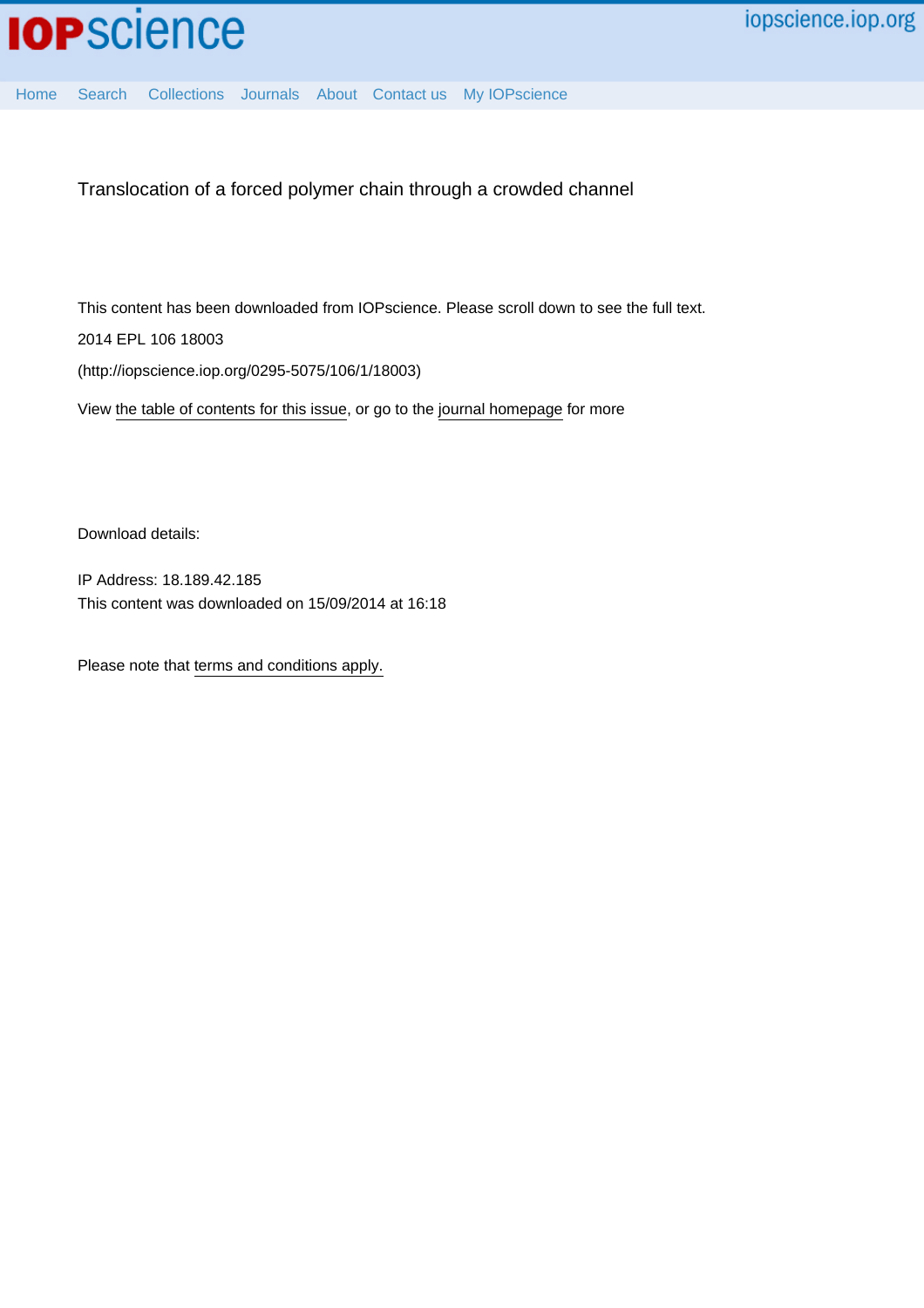

## **Translocation of a forced polymer chain through a crowded channel**

JIANG-XING CHEN<sup>1,2(a)</sup>, JIN-XING ZHU<sup>3</sup>, YU-QIANG MA<sup>1(b)</sup> and JIAN-SHU CAO<sup>2(c)</sup>

<sup>1</sup> *National Laboratory of Solid State Microstructures and Department of Physics, Nanjing University Nanjing 210093, China*

<sup>2</sup> *Department of Chemistry, Massachusetts Institute of Technology - Cambridge, MA 02139, USA*

<sup>3</sup> *Department of Physics, Hangzhou Dianzi University - Hangzhou 310018, China*

received 6 February 2014; accepted in final form 20 March 2014 published online 1 April 2014

PACS 87.15.A- – Theory, modeling, and computer simulation PACS 87.15.H- – Dynamics of biomolecules PACS 36.20.-r – Macromolecules and polymer molecules

**Abstract** – We construct a coarse-grained model in terms of the multiple particles collision (MPC) method to study the translocation dynamics of a linear polymer through a crowded channel full of fixed obstacles. The influences of a crowded environment are focused on. We explore the powerlaw dependence of the polymer mobility coefficient on its length and on the crowded environment. It is shown that the crowded environment may benefit the length-dependent separation of polymer chains. The exponents characterizing the power-law behavior are discussed to distinguish different dynamical regimes. The properties of the translocating polymer, such as trajectory, moving configuration, and radius of gyration, are investigated. The influences of the radius of obstacles and hydrodynamics interaction on the translocating process are also studied. We believe our studies can shed light on the understanding of complex transport processes in many biological systems.

Copyright (C) EPLA, 2014

**Introduction. –** The translocation of a polymer chain through a constriction is a ubiquitous process in nature, which can be observed in many chemical and biological processes, such as the transport of protein through membrane channels, the motion of DNA and RNA across narrow pores, and the infection of virus into the cell nucleus [1–3]. Also, there are diverse potentially industrial and technical applications like information storage on macromolecules, rapid DNA sequencing, and genomic partitioning techniques [4–7]. Therefore, the physical understanding of the fundamental translocation process is quite important, which has attracted increasing attention in experiments [2,3], simulations [8,9], and theoretical works [10,11].

An external field is widely employed to drive a polymer chain through a channel in which the conformational entropy of the chain is reduced to overcome the resulted entropic barrier and to hasten the translocation [12–14]. Great strides have been made in this field. Kasianowicz *et al.* [3] found that the duration of a driven polymer across a narrow ion channel in a lipid bilayer membrane was proportional to the mean polymer length. Loebl *et al.* [9] reported that the translocation time  $\tau$  depends on temperature T in a nontrivial relation  $\tau \propto T^{1.4}$ . Recently, Guo *et al.* [15] simulated the translocation of polymer chains driven through a channel by a solvent flow field in terms of the dissipative particle dynamics approach. They found that  $\tau$  *vs.* the polymer chain length  $N$  satisfies a power law  $\tau \propto N^{1.152}$ . Using a Monte Carlo simulation, Das *et al.* [16] studied the translocation of polymer chains driven by an electric field and presented a scaling relation  $\tau \propto N^{0.674}$ . However, the dynamics of polymer translocation through a channel is still quite open.

Intracellular environments are characterized by a high total macromolecular content, known as macromolecular crowding [17,18]. A broad and poorly understood form of dynamics is that of a polymer chain translocating in crowded biological systems. The crowded environment may greatly affect the translocation dynamics. For example, the matrix of obstacles may control the properties of a polymer chain including diffusion [19,20], configuration [21,22], and relaxation [23,24] as the occupied volume fraction of obstacles is varied. On the other hand,

 $^{(a)}E$ -mail: jxchen@hdu.edu.cn

 $\frac{(b)}{E}$ -mail: myqiang@nju.edu.cn

<sup>(</sup>c)E-mail: jianshu@mit.edu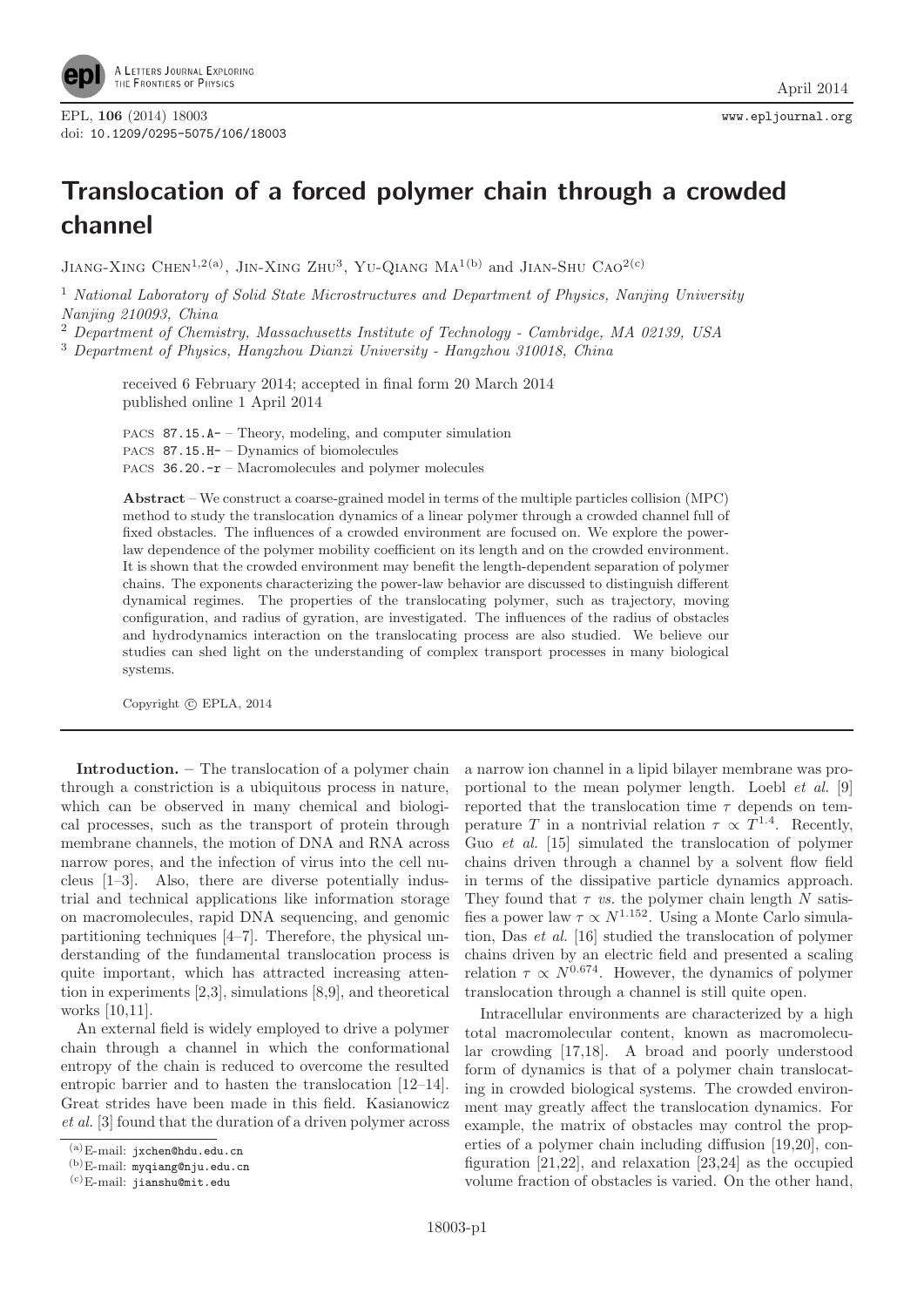most studies arise from a particular application in separation mechanisms designed to characterize polymers by molecular weight, charge, or radius of gyration according to their transport properties in the matrix of obstacles, packed column, and other tortuous media [25–27]. The most well-developed method is DNA gel electrophoresis separation where three regimes, *i.e.* Ogston, reptation, and entropic-trapping (ET), were displayed based on the size dependence between the polymers and the mean gel pore [25]. Driving DNA using an electric field through postarrays is another well-known micro-fluidic method for separating long DNA by size [28]. The hooking of DNA on arrays and subsequent length-dependent unhooking underpins the separation mechanism.

When a polymer chain is driven through a crowded channel, the dynamics of translocation may be more complex since the motion of a polymer is both constricted by the channel and the crowded environment. The nature of the forced movement of a polymer chain in a random crowded channel is still far from being well understood. In this paper, we construct a channel model crowded with spherical objects. A linear polymer chain is forced by an external electric field to translocate the crowded channel. The properties of translocation are studied in terms of a mesoscopic description with explicit solvent molecules.

## **Mesoscopic model. –**

*Polymer chain model.* A standard bead-spring model of a linear polymer chain with  $N_b$  beads is utilized in our simulation. The interactions among the polymer beads consist of a bead-spring potential between neighboring beads as well as bead-bead interactions among all beads. The non-Hookian bead-spring potential is given by finite extensible nonlinear elastic (FENE) interactions,

$$
V_{FENE}(r) = -\frac{k}{2}r_0^2 \ln\left[1 - \left(\frac{r}{r_0}\right)^2\right], \quad r < r_0,\quad (1)
$$

where  $k = 30\epsilon/\sigma_b$ ,  $\epsilon$  is an energy parameter,  $\sigma_b$  is the bead diameter,  $r = |\mathbf{r}_i - \mathbf{r}_j|$  is the distance between neighboring beads, and  $r_0 = 1.5\sigma_b$  is its maximum value.

The repulsive Lennard-Jones (LJ) potential among all beads is used to consider exclusive volume,

$$
V_{LJ}(r) = 4\epsilon \left[ \left(\frac{\sigma_b}{r}\right)^{12} - \left(\frac{\sigma_b}{r}\right)^6 + \frac{1}{4} \right], \quad r < r_c,\tag{2}
$$

and zero otherwise. Here  $r_c = 2^{1/6}\sigma_b$  is a cut-off distance.<br>Obstacles and solvent molecules model. The

 $Obstacks$  and solvent molecules model. environment of crowding agents is formed by  $N<sub>o</sub>$ stationary spherical objects with radius  $R_o$  (see fig. 1). Crowding effects are studied by changing the volume fraction  $(\phi = 4\pi N_o R_o^3/3V)$  and radius of the obstacles.<br>To properly account for solvation and collection

To properly account for solvation and collective hydrodynamic effects, we make use of a mesoscopic multiparticle collision (MPC) description of the solvent dynamics [29,30]. In MPC dynamics,  $N_s$  point solvent



Fig. 1: (Color online) Instantaneous configuration of the simulation model. The black spheres denote the randomly distributed stationary obstacles. The red spheres show the translating polymer chain. Solvent molecules are not shown here.

particles with velocity  $\mathbf{v}_i(t)$ , representing coarse-grained real molecules, free stream and undergo effective collisions at discrete time intervals  $t_{MPC}$ , accounting for the effects of many real collisions during this time interval. The system is partitioned into many cubic cells (with length  $a_0 = 1$ ) given labels  $\nu$  and at each time  $t_{MPC}$  rotation operator  $\hat{\omega}_{\nu}(\theta)$ , chosen at random from a set of rotation operators, are assigned to each cell. The collision rule is applied to calculate the postcollision velocities of the particles,

$$
\mathbf{v}_i(t + t_{MPC}) = \mathbf{V}_{\nu} + \hat{\omega}_{\nu}(\theta)(\mathbf{v}_i(t) - \mathbf{V}_{\nu}), \qquad (3)
$$

where  $V_{\nu}$  is the center-of-mass velocity of the cell  $\nu$ . MPC dynamics conserves mass, momentum and energy as well as phase-space volumes. Because the dynamics preserves the basic conservation laws, hydrodynamic interactions are properly accounted for and no additional assumptions about friction coefficients or random forces need to be made. The transport properties of the solvent undergoing MPC dynamics can be computed analytically [29–31]. The interactions between solvent-bead, bead-obstacle, and solvent-obstacle are all through repulsive LJ potentials.

*Simulation method and details.* A channel of volume  $V = L_x \times L_y \times L_z$  ( $L_y = L_z = 20$  and  $L_x = 100$ , see fig. 1) is simulated. An external electric field **E** is applied in the  $x$ -direction in which a periodic boundary condition is used. In the  $y$  and  $z$  directions, the bounce-back rule is used to realize a no-slip boundary condition. The obstacles and solvent molecules are placed in the channel with randomly chosen positions, avoiding overlapping configurations. A polymer chain is randomly placed in another channel with the same size but without obstacles. After long time evolution, it was forced by a weak electric field to the crowded channel slowly. We start the time when the center of mass  $\mathbf{r}_{cm}$  enters into the  $x = 0$  of the crowded channel and record the translocation time at  $\tau$  when  $\mathbf{r}_{cm}$ reaches the point  $x = L_x$ . The initial velocities of all mobile molecules were chosen from a Maxwell-Boltzmann distribution characterized by the system temperature T.

Once  $\phi$  is fixed, the number of obstacles and solvents can be computed by the relations  $N_o = 3V\phi/(4\pi R_o^3)$  and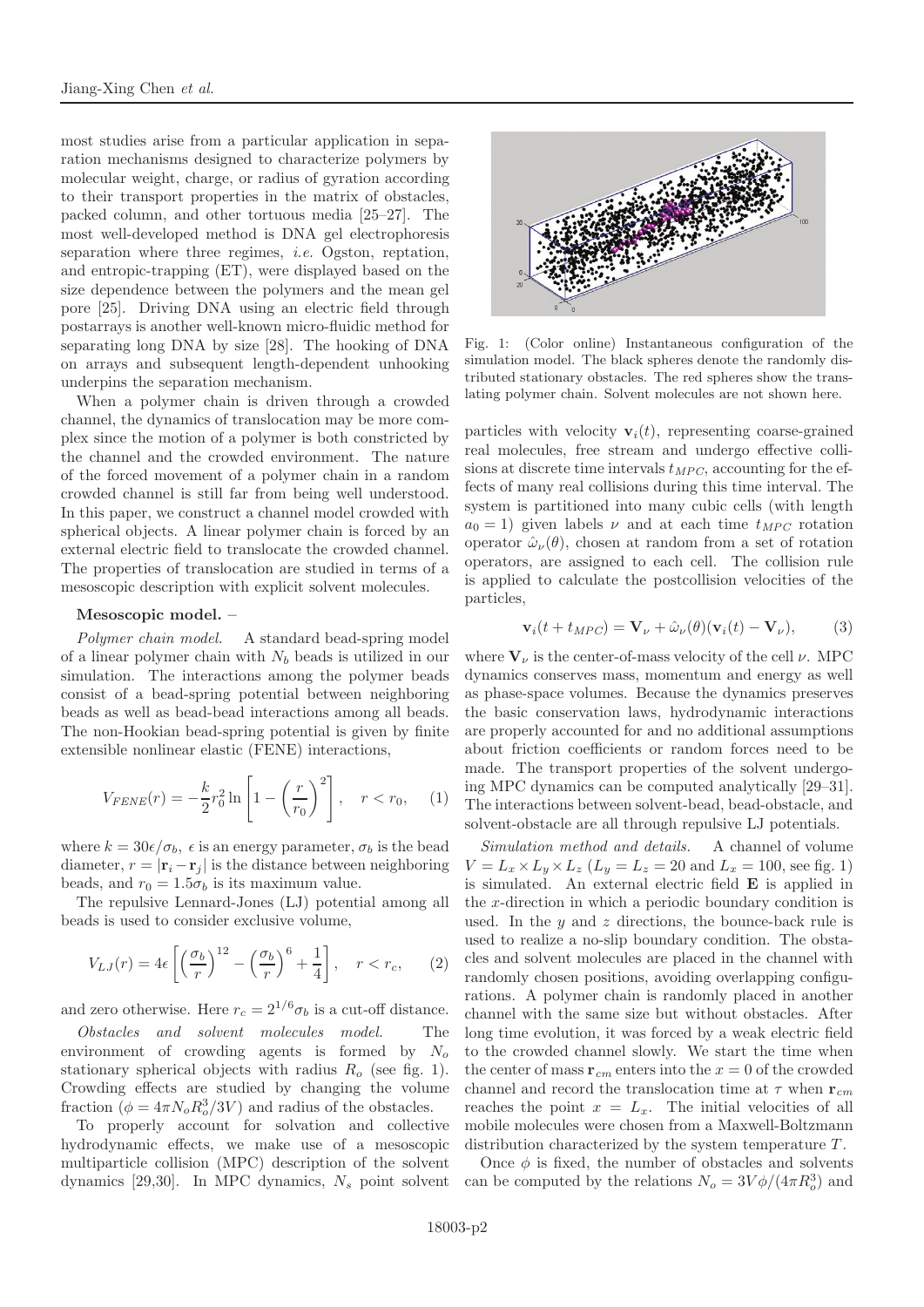

Fig. 2: (Color online) The dependence of the mobility coefficient ( $\mu$ ) of a polymer chain on its length ( $N_b$ ) and volume fraction of obstacles  $(\phi)$ . The dots from the simulation are fitted by dashed lines with a power law  $\mu \sim N_b^{\alpha}$ . The inset shows the relation between the exponent  $\alpha$  and  $\phi$ . Two dashed lines are displayed to guide the different slopes. The data is an average of 40 realizations.

 $N_s = n_s V(1 - \phi)$  where  $n_s = 8$  is fixed, respectively. The length of the polymer chain varies:  $N_b = 10, 20, 40, 60,$  and 100. The mass of a bead obeys the relation  $m_b = n_s \pi \sigma_b^3/6$ <br>according to its volume to opening that the polymer is an according to its volume to ensure that the polymer is approximately neutrally buoyant.

The full dynamics of the system is then carried out using the hybrid MD-MPC dynamics. The MD time step  $t_{MD}$ used to integrate Newtons equations of motion with the velocity Verlet algorithm is  $t_{MD} = 0.01$ . Multiparticle collisions with rotations angle  $\theta = \pi/2$  are carried out every 100 MD steps so that  $t_{MPC} = 1.0$ . Random shifts of the grid defining the collision cells are also applied, so that Galilean invariance is ensured.

All quantities are reported in dimensionless units based on energy  $\epsilon$ , solvent mass  $m_s$ , and cell length  $a_0$  parameters:  $r/a_0 \rightarrow r$ ,  $t(\epsilon/m/a_0^2)^{1/2} \rightarrow t$ , and  $k_BT/\epsilon \rightarrow T$ .<br>Simulation parameters are  $m = 1.0 \text{ J} = 1.0 \text{ T} = 1/2$ . Simulation parameters are:  $m_s = 1.0$ ,  $\sigma_b = 1.0$ ,  $T = 1/3$ , and  $R_0 = 0.5$ .

**Results and discussions. –** In fig. 2, we present the dependence of the mobility coefficient  $\mu$  on the length of the polymer chain  $N_b$  under different obstacle volume fraction  $\phi$ . The data  $\mu$  is obtained from the relation  $\mu = L_x/E\tau$ . It is obvious that the increases of  $\phi$  and  $N_b$  both decrease the value of  $\mu(N_b, \phi)$ . A main result is that the power-law behavior  $\mu \sim N_b^{\alpha}$  is obtained at any  $\phi$ .<br>At  $\phi = 0$ , we find that the exponent is  $\alpha = -0.67$  which is At  $\phi = 0$ , we find that the exponent is  $\alpha = -0.67$  which is close to the value  $\alpha = -0.674$  reported by Das *et al.* in a recent study simulating a polymer chain through a narrow channel. When the channel becomes crowded (the value of  $\phi$  is increased), the exponents are decreased from  $\alpha > -1.0$ to  $\alpha < -1.0$  (see the case  $\alpha = -1.17$  at  $\phi = 0.15$ ). The  $\alpha$ - $\phi$ dependence is plotted in the inset of fig. 2 in which it is shown that the values of  $\alpha$  decrease faster when  $\phi$  is bigger.



Fig. 3: (Color online) The ratio of the mobility coefficient  $\mu(10,\phi)$ .  $\mu(N_b,\phi)$  is a function of the polymer length N and of  $\mu(N_b,\phi)$  is a function  $\phi$ the obstacle volume fraction  $\phi$ .

At each  $\phi$ , we select the mobility of short polymer chain with 10 beads, *i.e.*  $\mu(10, \phi)$  as a standard of reference. We compare the  $\mu(N_b, \phi)$  at different  $N_b$  in fig. 3 when the degree of crowding is changed. With the increasing of polymer length, the ratios  $\frac{\mu(10,\phi)}{\mu(N_b,\phi)}$  are increased  $(\cos 6\pi, 3)$ . That means the polymeral because the conservation (see fig. 3). That means the polymers can be separated depending on their lengthes. However, the ratio is small for small  $\phi$ , which makes the separation difficult. For example, the values of  $\frac{\mu(10,0)}{\mu(N_b,0)}$  vary only from 1.0 to 4.4 when  $N_b$  is increased from 0.10. (see the corresponding  $N_b$  is increased from 10 to 100 (see the corresponding value  $\frac{\mu(10,0)}{\mu(100,0)} = 4.4$ ). Similar examples with  $\alpha > -1.0$  $(\phi = 0.025, 0.05, \text{ and } 0.075)$  are also illustrated in fig. 3. When  $\alpha < -1.0$ , the values  $\frac{\mu(10,\phi)}{\mu(N_b,\phi)}$  are greatly increased with  $N_b$ . For example, the value of  $\frac{\mu(10,0.15)}{\mu(100,0.15)}$  is about 15.5.<br>That means the grouded opyroproperty will bighly increase That means the crowded environment will highly increase the efficiency of separation. We attribute the mechanism why the crowded environment can benefit separating a polymer to the different translocation dynamics regimes resulted from the increase of  $\phi$ .

Depending on the value of  $\alpha$ , we roughly divide three dynamical regimes that characterize the translocation of a polymer chain in a crowded channel. When the exponent  $\alpha > -1.0$ , the volume fraction is small, *e.g.*  $\phi = 0.05$ , the moving polymer chain is confined in the environment formed by the channel and sparse obstacles. The polymer enters into voids of typical size comparable to or larger than their size. In transition between these voids the chains have to overcome entropic barriers which are set up due to reduction of their possible configurations [32]. It is an entropy-confined regime, since the entropy configuration dominates the dynamical behavior. The simulation result in fig. 4(a) shows that the size of the moving chain indicated by the averaged mean square radius of gyration  $\langle R_g \rangle$  is a nonmonotonic function of the obstacle volume fraction  $\phi$ . When  $\phi$  is increased not too much, *e.g.* from 0 to 0.025, the chain size  $\langle R_q \rangle$  decreases slightly. Since the chain confined by the channel is sill coiled so far, this effect results from the compression of the increased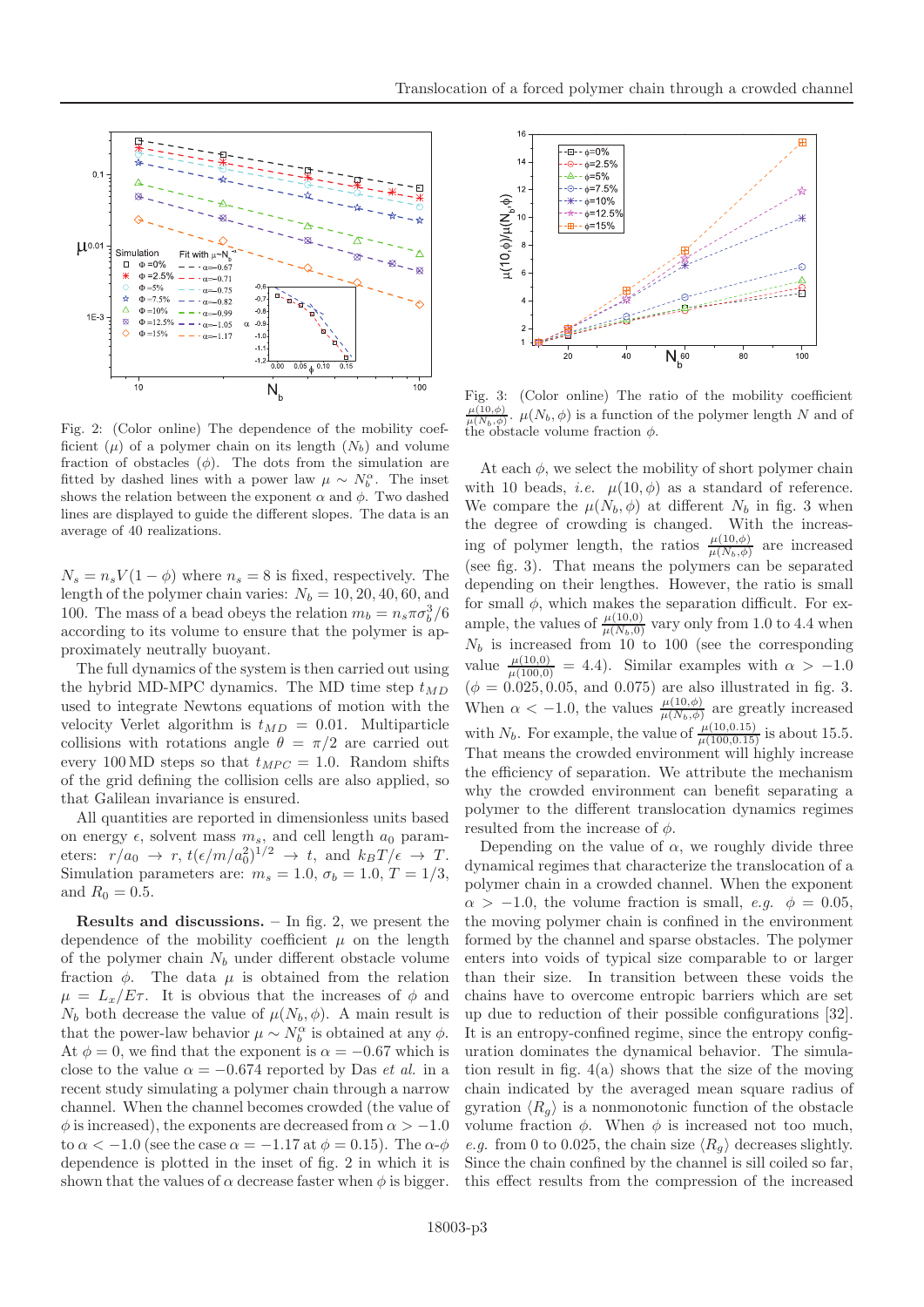

Fig. 4: (Color online) (a) Averaged mean square radius of gyration  $\langle R_g \rangle = \frac{1}{N} \sum_{n=1}^{N} R_g(n t_{MD})$  as a function of  $\phi$ . Here,  $R_g(nt_{MD})$  is the mean square radius of gyration defined by  $R_g(t) = \frac{1}{N_b} \sum_{i=1}^{N_b} (\mathbf{r}_i(t) - \mathbf{r}_{cm}(t))^2$  at the time  $t = nt_{MD}$  and  $N = \tau/t_{MD}$ . (b) Evolutions of  $R_{gx}(t)$  in the x-direction with  $\phi = 0$ , 0.1 and 0.5 are shown, respectively. (c) Plotted instantaneous moving configurations with  $\phi = 0.15$  at different times. (d) Standard deviation  $\Delta R_{ax}(\phi) =$  $\frac{1}{N}\sqrt{\sum_{n=1}^{N}(R_{gx}(t)-\langle R_{gx}\rangle)^2}$ . (e) Averaged mean square radius of gyration in the x-direction  $\langle R_{gx} \rangle = \frac{1}{N} \sum_{n=1}^{N} R_{gx}(nt_{MD})$  as a<br>function of  $\phi$ . The data is an average of 40 realizations. Other function of  $\phi$ . The data is an average of 40 realizations. Other parameters:  $N_b = 40$  and  $E = 0.25$ .

obstacles surrounding around the moving polymer. The external electric field facilitates this effect to force the polymer into voids among the obstacles to compress it. This phenomenon was also observed in pervious studies simulating the diffusion of a polymer in porous materials by MD simulations [33] and MC simulations [32]. In this dynamical regime, the beads in the polymer chain move collectively as a whole. The chain does not stretch in the x-direction so much, which has been shown in fig.  $4(b)$ where the values of  $R_{gx}(t)$  are small. The collective motion is also confirmed by the small standard deviation of  $\Delta R_{gx}(\phi)$  in fig. 4(d). The trajectories of the center of mass with different  $\phi$  are plotted in fig. 5. In this regime (see the cases with  $\phi = 0$  or  $\phi = 0.05$ ), the polymer can diffuse in the direction perpendicular to the external field with consequent fluctuation shown by Y*cm*.

In the vicinity of  $\alpha = -1.0 \ (\mu \sim N_b^{-1})$ , the voids among<br>stacles are small ( $\phi$  is now increased) so that they are obstacles are small  $(\phi \text{ is now increased})$  so that they are difficult to accommodate the coiled polymer chain. Both topological hindrances and entropic effects play important roles. Consequently, the beads of polymer snakes through those small voids, which elongate the polymer chain in the x-direction. This behavior is similar to the reptation regime observed in the gel electrophoresis [25]. From



Fig. 5: (Color online) (a) The evolution of the trajectories of the center of mass in the y-direction  $Y_{cm}(t)$  with different  $\phi = 0$ , 0.05, 0.1, and 0.15 for  $N_b = 40$  and  $E = 0.25$ . The inset is the evolution of the center of mass in the x-direction  $x_{cm}(t)$  with  $\phi = 0.15$ . The data are an average of 40 realizations.

fig. 4(a) and (e), one can find that  $\langle R_q \rangle$  and  $\langle R_{qx} \rangle$  both increase fast with  $\phi$ . The values of  $R_{ax}(t)$  show obvious fluctuation (see the example of  $\phi = 0.1$  in fig. 4(b)). In fig. 4(d), the dependence of the standard deviation  $\Delta R_{qx}(\phi)$  on  $\phi$  is monotonic. And, the  $Y_{cm}(t)$  is severely restricted by the increased obstacles (see the example with  $\phi = 0.1$  in fig. 5).

When  $\phi$  is increased further so that  $\alpha$  is smaller than −1.0, the channel becomes more and more crowded. Accordingly, Y*cm* in fig. 5 shows that the trajectory of the center of mass looks like a one-dimensional motion. In some places, the voids among the obstacles are so small that a part of moving beads are difficult to pass through those regions. Then, the polymer is blocked, which will result in a contracted configuration. Gradually, the beads adjust themselves under the forcing of the external electric field until they find voids to stretch into with a stretched configuration. An example is shown in fig.  $4(c)$  where an instantaneous contracted and a stretched configuration are presented from the simulation. Accompanying with the contract-stretch process,  $R_{gx}(t)$  shows a large fluctuation (see the case  $\phi = 0.15$  in fig. 4(b)). One can see that  $R_{qx}(t)$  at  $\phi = 0.15$  is even smaller than in the case with  $\phi = 0$  at  $t = 2850$ . Consequently, a knee point in the  $\langle R_{qx} \rangle$ - $\phi$  curve occurs, which can be seen from fig. 4(e).

Thus, the third regime with  $\alpha < -1.0$  is a worm-like regime. In the reptation regime, once a bead finds a void bigger than itself, it will enter into the void. Thus, the motion of the beads looks individual, which may be indicated by the continuous velocity. However in the wormlike regime, the small voids block the polymer chain with contracted configurations for a long time until the chain finds ways to collectively pass through with a stretched configuration. Accordingly, obvious steps are observed in the velocity curve (see the inset of fig. 5).

Therefore, the division of dynamical regimes based on  $\alpha$  reflects the degree of crowding and structure of the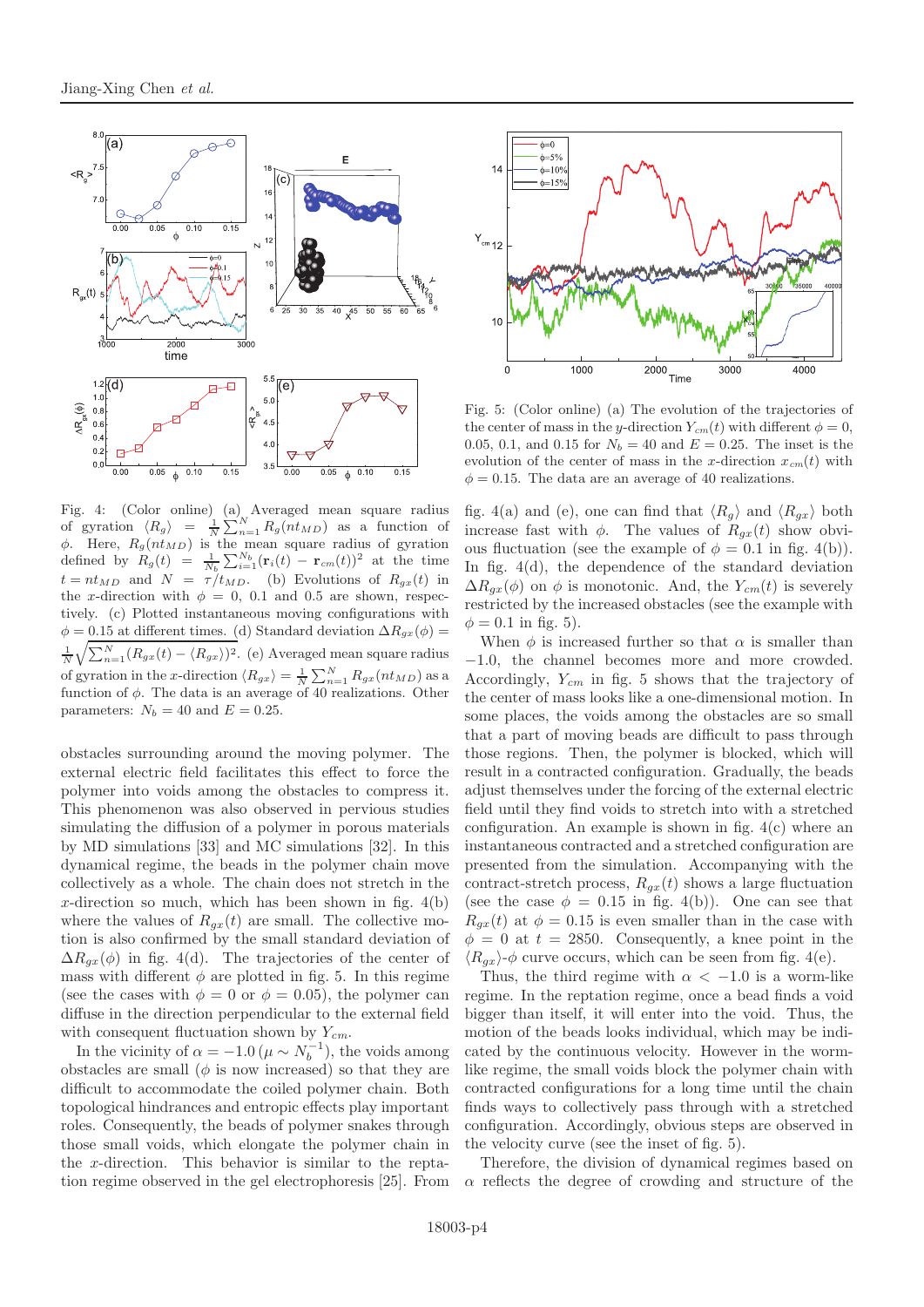

Fig. 6: (Color online) The dependence of the mobility coefficient  $\mu$  on the radius of obstacles in a given crowded channel  $\phi = 0.15$ . The strength of the electric field is  $E = 1.25$  and the length of the chain is  $N_b = 60$ .

obstacle array as  $\phi$  is increased, and the interaction between polymers with different length and voids with different sizes. Strictly speaking, the division is tentative and rough. However, at least, the simulation contributes to understand the translocation dynamics of a polymer chain in a crowded channel, since it catches their characteristics and distinguishes them upon increasing crowding environment.

Based on the discussion about the dynamical regimes, the mechanism which underpins the length-dependent separation is illustrated. The effects of a crowded environment on a longer polymer are more pronounced. For a short chain, it is not difficult to find voids among obstacles to pass through when  $\phi$  is increased. However, for a long chain, it undergoes the three dynamics regimes mentioned above. Thus, when  $\phi$  is increased, the degree of the decreased mobility coefficient is more obvious as the length of the polymer is increased.

The mobility coefficient  $\mu$  also depends on the radius of the obstacles  $R_o$  when the volume fraction  $\phi$  is fixed (see fig. 6). Both  $\phi$  and  $R_o$  control the sizes of the voids in the random array of obstacles. As  $R_0$  increases for fixed  $\phi$ , the number of obstacles is decreased. Accordingly, the characteristic void size increases, that will release the polymer chain from a snake-like chain to a coiled configuration. Accordingly, the value of  $\mu$  increases with  $R_o$ . Since a coiled polymer may roll off on an big obstacle [34], the slope of the  $\mu$ - $R_o$  curve becomes small as  $R_o$  is increased and it ultimately reaches a peak value in a certain  $R<sub>o</sub>$ . Then,  $\mu$  decreases, which results from two reasons. One is that the polymer may hook on large obstacles near the wall of the channel. Another is that large obstacles may block the channel.

Then, we study the influence of the hydrodynamic interaction (HI) effect in polymer translocation. In our hybrid MD-MPC simulation, the polymer exchanges momentum with the solvent by explicit bead-solvent interactions. These bead-solvent interactions capture some



Fig. 7: (Color online) Comparison of the polymer mobility  $\mu$ with and without HI under different  $\phi$  ( $\phi = 0$  and  $\phi = 0.1$ ) and N. The triangles are plotted from the simulation while the lines are the corresponding fit curves. Inset: the corresponding difference of mobility  $(\Delta \mu)$  with and without HI.

features of the solvent structure in the vicinity of the polymer chain. For example, flow vortexes may be formed behind the moving polymer beads, which leads to long-range HI between beads with consequent increase of their mobilities. If HI are suppressed, each polymer bead acts as an independent source of friction; consequently, the frictional force on the polymer is much larger when hydrodynamic effects are neglected. HI may be eliminated in the simulations by replacing the MPC dynamics by random sampling of the postcollision velocities from a Boltzmann distribution. This random sampling destroys local momentum conservation and velocity correlations in the solvent which are responsible for HI.

We compare the mobility of the polymer with and without HI under different  $\phi$  and  $N_b$  in fig. 7. It is confirmed by simulation that HI leads to bigger  $\mu$ , which indicates that the polymer passes through the channel faster. Another phenomenon is that the difference of  $\mu$  induced by HI is obvious when  $N_b$  is small, *e.g.*  $N_b = 10$ , 20. The  $\Delta \mu$ - $N_b$ curve in the inset shows that  $\Delta \mu$  decreases when  $N_b$  is increased. That means HI effects are obvious on short polymers and become weaker on longer polymers.  $\phi$  also plays a role. Given a fixed length of the polymer, *e.g.*  $N_b = 20$ in the inset, the value of  $\Delta \mu$  under  $\phi = 0.1$  is much smaller than that under  $\phi = 0$ . This illustrates that HI are expected to be screened by the presence of obstacles. For  $\phi = 0.1$  and  $N_b = 100$ , the difference  $\Delta \mu$  can almost be neglected. It seems that another power law  $\Delta \mu \sim N_b^{-1.52}$ with exponent independent of  $\phi$  can be obtained (see the fit curves in the inset). Within the regime where HI are screened when  $N_b$  is bigger enough, the power law  $\mu \sim N_b^{\alpha}$ is obtained again (see the dotted lines in fig. 7), although there are big deviations when  $N_b$  is small. One can find that the consistence of the power law is better when  $\phi$  is bigger in fig. 7. The exponent  $\alpha$  under a given  $\phi$  is the